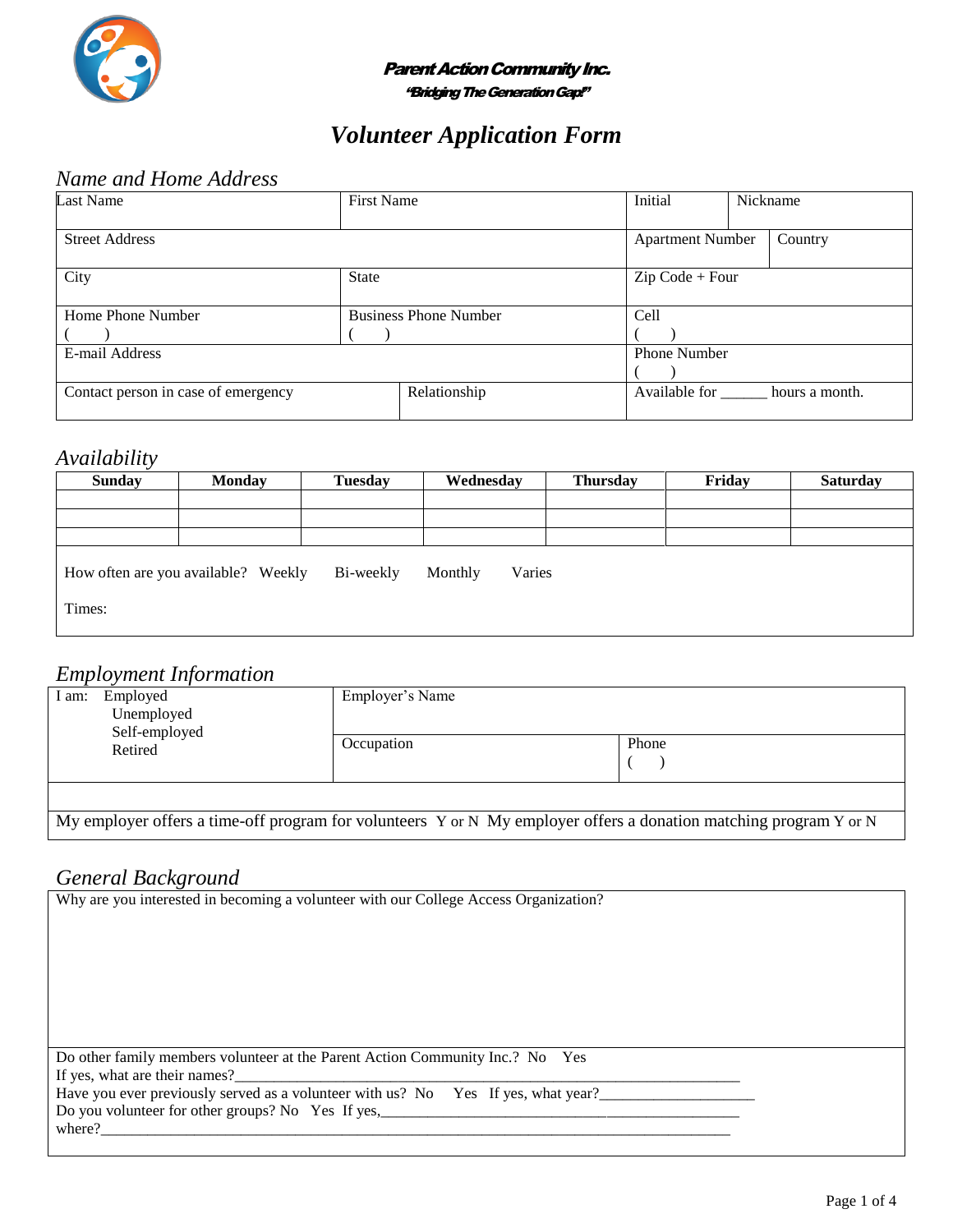

#### **Parent Action Community Inc.**

"Bridging The Generation Gap!"

| <b>Education or Training</b>                                                                   |  |  |  |  |
|------------------------------------------------------------------------------------------------|--|--|--|--|
| Check the boxes that indicate all levels of completed education.                               |  |  |  |  |
| $\Box$ High School Graduate/GED $\Box$ Current College Student $\Box$ College Graduate; Degree |  |  |  |  |
|                                                                                                |  |  |  |  |
| $\Box$ Trade or Business School, Field of Study                                                |  |  |  |  |
|                                                                                                |  |  |  |  |
| $\Box$ Specialized certificate(s)                                                              |  |  |  |  |
|                                                                                                |  |  |  |  |

Skills Inventory

| <b>DAILD III</b> VUITOI Y<br>Please check all skills that you have in this order: 1 expert, 2 moderate, 3 novice, 4 willing to learn                                                                                                                                                                                            |                            |                                                                                                                 |  |  |  |  |
|---------------------------------------------------------------------------------------------------------------------------------------------------------------------------------------------------------------------------------------------------------------------------------------------------------------------------------|----------------------------|-----------------------------------------------------------------------------------------------------------------|--|--|--|--|
| __ Mentoring                                                                                                                                                                                                                                                                                                                    | __ Grant Writing/Research  | $\_\_$ Graphics                                                                                                 |  |  |  |  |
| Web Design/Development                                                                                                                                                                                                                                                                                                          | Data Entry/Word Processing | ___ Media/Public Relations                                                                                      |  |  |  |  |
| Event Assistance                                                                                                                                                                                                                                                                                                                | Newsletter Production      |                                                                                                                 |  |  |  |  |
| Legal<br>Driver's License #/State of Issue<br>Any moving violations in past 3 years? No Yes<br>Have you ever been convicted of a law violation(s), including moving traffic violations, but excluding offenses<br>committed before your eighteenth birthday which were finally adjudicated in a Juvenile Court or under a youth |                            |                                                                                                                 |  |  |  |  |
| offender law?<br>______Yes ______No: If yes, list all and explain (conviction will not necessarily disqualify):                                                                                                                                                                                                                 |                            |                                                                                                                 |  |  |  |  |
| Are you willing to voluntarily submit to a comprehensive drug and alcohol screening test?<br>$Yes$ No                                                                                                                                                                                                                           |                            |                                                                                                                 |  |  |  |  |
| Have you ever served in the Armed Forces of the United States?<br>_______Yes ________No. If yes, list dates and discharge classification status:                                                                                                                                                                                |                            |                                                                                                                 |  |  |  |  |
| in the United States?<br>$Yes$ No.                                                                                                                                                                                                                                                                                              |                            | For purposes of compliance with The Immigration Reform and Control Act, are you legally eligible for employment |  |  |  |  |
|                                                                                                                                                                                                                                                                                                                                 |                            |                                                                                                                 |  |  |  |  |

| References                                    |             |              |  |
|-----------------------------------------------|-------------|--------------|--|
| Please provide three references from:         | <b>Name</b> | <b>Phone</b> |  |
| 1. Employer, former employer,                 |             |              |  |
| co-worker                                     |             |              |  |
| 2. Friend or relative                         |             |              |  |
| *If volunteering in the past, please list one |             |              |  |
| volunteer organization                        |             |              |  |
|                                               |             |              |  |
|                                               |             |              |  |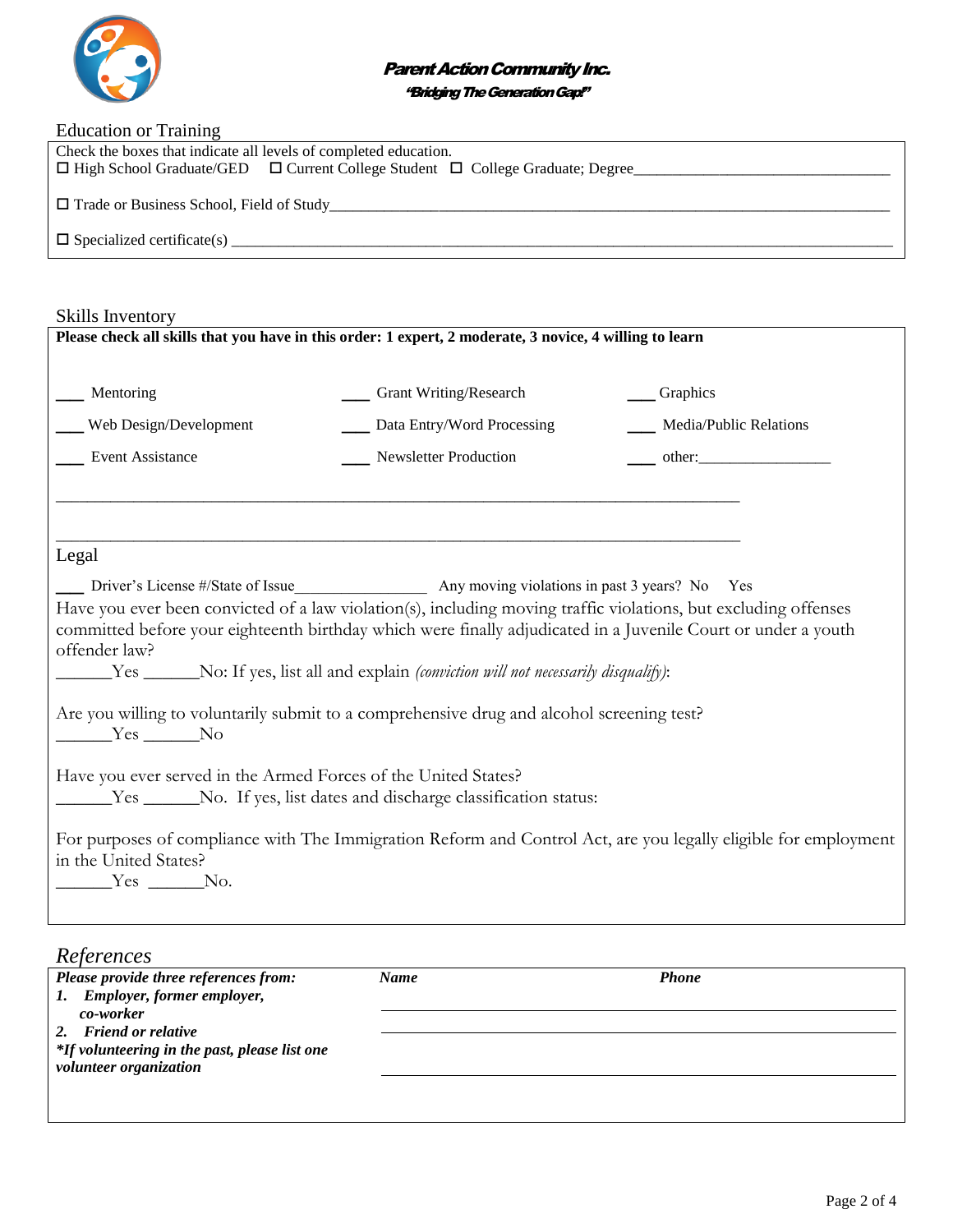

## **How did you learn about the volunteer opportunity?**

| From Parent Action Community Inc. Presenter/ Volunteer      | From the PAC Newsletter       |
|-------------------------------------------------------------|-------------------------------|
| (Please give name)                                          | From the PAC Donor Newsletter |
|                                                             | From the PAC Web Site         |
| From Parent Action Community Inc. staff member (Please give | From Volunteer Match.org      |
| name)                                                       |                               |
|                                                             |                               |
|                                                             |                               |

# *Certification and Acknowledgment*

I certify that all information submitted in this volunteer application, or in my resume, interview, or other information is true and complete and that I have not knowingly withheld any information that would affect my application to volunteer at Parent Action Community Inc. PAC. I understand that due to the confidentiality of donor records all volunteers will have a criminal history background check. I give permission for this background check to occur and understand that this will remain confidential. In addition I give permission for two to three reference checks to be complete on behalf of Parent Action Community Inc.

Have you ever been convicted of a felony (excluding any record or conviction that has been judicially sealed, expunged, eradicated, or dismissed?

No Yes – explain *(conviction will not necessarily disqualify)* 

Volunteers must have no convictions for undeclared crimes. If the crime is disclosed in advance, the issue may be adjudicated and waived by the Executive Director for misdemeanor charges under special circumstances.

If accepted as a volunteer, I understand and agree that I will be evaluated for volunteer position performance and may be terminated for poor performance or inappropriate behavior according to Parent Action Community Inc. procedures.

Signature Date Date of the Date of the United States of the Date of the Date of the Date of the Date of the United States of the United States of the United States of the United States of the United States of the United St

# *Parent Action Community Inc.*

*P. O. Box 784 Freeport NY 11520 [www.pac4success.org](http://www.pac4success.org/) (516) 233-0476 [pac4success@msn.com](mailto:pac4success@msn.com)*